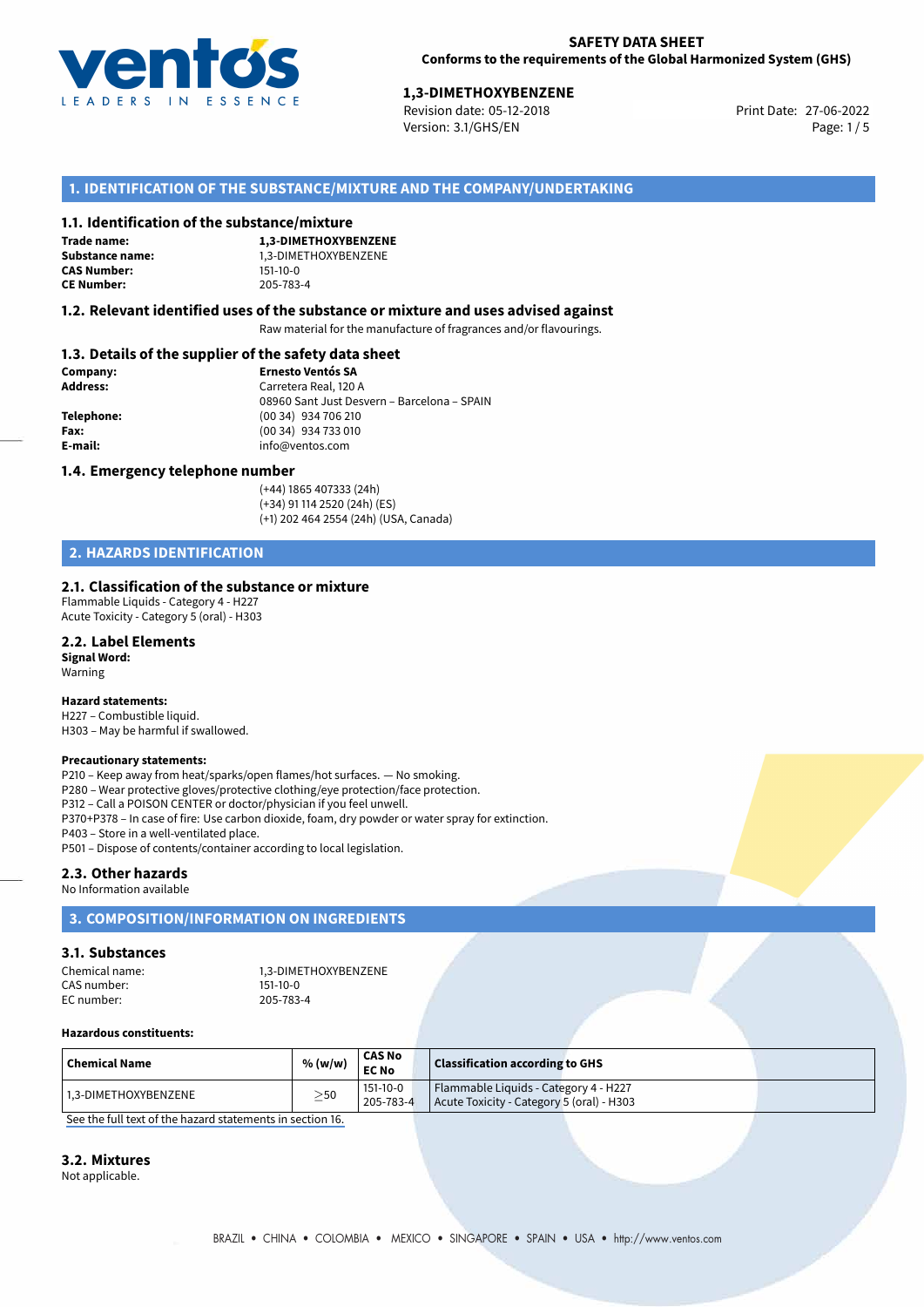

# **1,3-DIMETHOXYBENZENE**<br>
Revision date: 05-12-2018<br> **Print Date: 27-06-2022**

Revision date: 05-12-2018 Version: 3.1/GHS/EN Page: 2 / 5

# **4. FIRST-AID MEASURES**

# **4.1. Description of necessary first aid measures**

| Ingestion:    | Rinse mouth with water.<br>Obtain medical advice.<br>Keep at rest. Do not induce vomiting.                                                           |
|---------------|------------------------------------------------------------------------------------------------------------------------------------------------------|
| Eye contact:  | In case of contact with eyes, rinse immediately with plenty of water for at least 15 minutes and seek medical advice.                                |
| Inhalation:   | Remove person to fresh air and keep at rest.<br>Seek immediate medical advice.                                                                       |
| Skin contact: | Take off immediately all contaminated clothing.<br>Thoroughly wash affected skin with soap and water.<br>Seek medical attention if symptoms persist. |

#### **4.2. Most important symptoms and effects, both acute and delayed** No information available.

# **4.3. Indication of any immediate medical attention and special treatment needed**

No information available.

# **5. FIRE-FIGHTING MEASURES**

# **5.1. Extinguishing Media**

Water spray, carbon dioxide, dry chemical powder or appropriate foam. For safety reasons do not use full water jet.

# **5.2. Special hazards arising from the substance or mixture**

Known or Anticipated Hazardous Products of Combustion: Emits toxic fumes under fire conditions.

# **5.3. Advice for firefighters**

High temperatures can lead to high pressures inside closed containers. Avoid inhalation of vapors that are created. Use appropriate respiratory protection. Do not allow spillage of fire to be poured into drains or watercourses. Wear self-contained breathing apparatus and protective clothing.

# **6. ACCIDENTAL RELEASE MEASURES**

# **6.1. Personal precautions, protective equipment and emergency procedures**

Evacuate surronding areas. Ensure adequate ventilation. Keep unnecessary and unprotected personnel from entering. Do not breathe vapor/spray. Avoid contact with skin and eyes. Information regarding personal protective measures: see section 8.

# **6.2. Environmental precautions**

To avoid possible contamination of the environment, do not discharge into any drains, surface waters or groundwaters.

# **6.3. Methods and materials for containment and cleaning up**

Cover with an inert, inorganic, non-combustible absorbent material (e.g. dry-lime, sand, soda ash). Place in covered containers using non-sparking tools and transport outdoors. Avoid open flames or sources of ignition (e.g. pilot lights on gas hot water heater). Ventilate area and wash spill site after material pickup is complete.

# **6.4. Reference to other sections**

Information regarding exposure controls, personal protection and disposal considerations can be found in sections 8 and 13.

# **7. HANDLING AND STORAGE**

# **7.1. Precautions for safe handling**

Do not store or handle this material near food or drinking water. Do not smoke. Avoid contact with the eyes, skin and clothing. Wear protective clothing and use glasses. Observe the rules of safety and hygiene at work. Keep in the original container or an alternative made from a compatible material.

# **7.2. Conditions for safe storage, including any incompatibilities**

Store in tightly closed and preferably full containers in a cool, dry and ventilated area, protected from light. Keep away from sources of ignition (e.g. hot surfaces, sparks, flame and static discharges). Keep away from incompatible materials (see section 10).

# **7.3. Specific end use(s)**

No information available.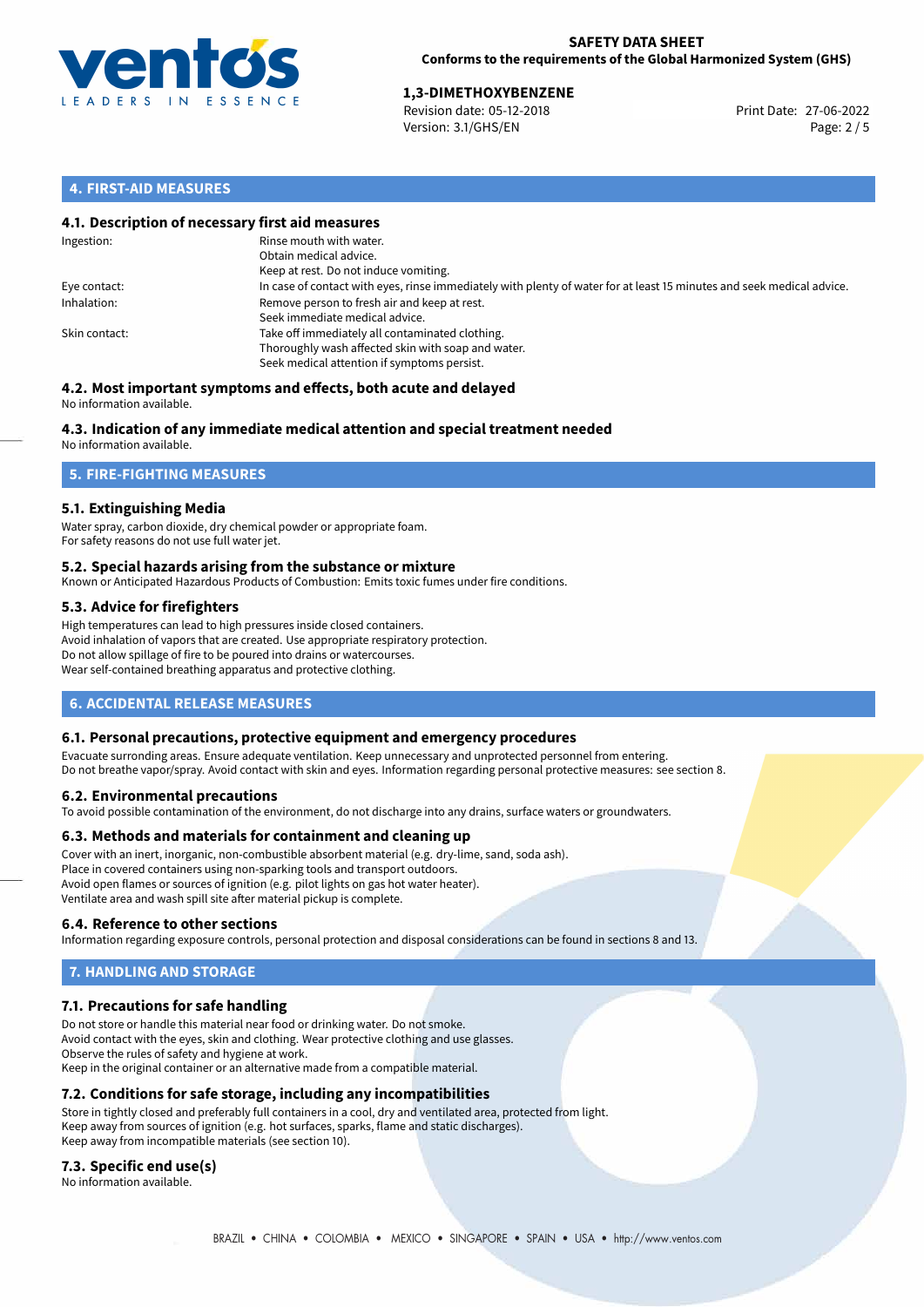

**1,3-DIMETHOXYBENZENE**<br>
Revision date: 05-12-2018 **Print Date: 27-06-2022** Version: 3.1/GHS/EN Page: 3 / 5

# **8. EXPOSURE CONTROLS AND PERSONAL PROTECTION**

#### **8.1. Control parameters**

Components with occupational exposure limits: None known.

### **8.2. Exposure controls**

Measures should be taken to prevent materials from being splashed into the body. Provide adequate ventilation, according to the conditions of use. Use a mechanical exhaust if required.

#### **8.3. Individual protection measures, such as personal protective equipment**

| Eye/Face protection:             | Chemical safety goggles are recommended. Wash contaminated goggles before reuse.                                                            |
|----------------------------------|---------------------------------------------------------------------------------------------------------------------------------------------|
| Hand Protection:                 | Chemical-resistant gloves are recommended. Wash contaminated gloves before reuse.                                                           |
| Body protection:                 | Personal protective equipment for the body should be selected based on the task being performed and the risks<br>involved.                  |
| Respiratory Protection:          | In case of insufficient ventilation, use suitable respiratory equipment.                                                                    |
| Environmental exposure controls: | Emissions from ventilation or process equipment should be checked to ensure they comply with environmental<br>protection legislation.       |
|                                  | In some cases, filters or engineering modifications to the process equipment will be necessary to reduce emissions to<br>acceptable levels. |

# **9. PHYSICAL AND CHEMICAL PROPERTIES**

### **9.1. Information on basic physical and chemical properties**

| Appearance:                            | Liguid                     |
|----------------------------------------|----------------------------|
| Colour:                                | Conforms to standard       |
| Odour:                                 | Conforms to standard       |
| Odour theshold:                        | Not determined             |
| pH:                                    | Not determined             |
| Melting point/freezing point:          | Not determined             |
| Boling point/boiling range:            | $212 - 214$                |
| Flash point:                           | 87 °C                      |
| Evaporation rate:                      | Not determined             |
| Flammability:                          | Not determined             |
| Lower flammability/Explosive limit:    | Not determined             |
| Upper flammability/Explosive limit:    | Not determined             |
| Vapour pressure:                       | Not determined             |
| Vapour Density:                        | Not determined             |
| Density:                               | 1,06 $-1,07$ g/mL (20°C)   |
| Relative density:                      | $1,06 - 1,07(20^{\circ}C)$ |
| Water solubility:                      | <b>INSOLUBLE IN WATER</b>  |
| Solubility in other solvents:          | SOLUBLE IN ETHANOL         |
| Partition coefficient n-octanol/water: | Not determined             |
| Auto-ignition temperature:             | Not determined             |
| Decomposition temperature:             | Not determined             |
| Viscosity, dynamic:                    | Not determined             |
| Viscosity, kinematic:                  | Not determined             |
| Explosive properties:                  | Not determined             |
| Oxidising properties:                  | Not determined             |
|                                        |                            |

# **10. STABILITY AND REACTIVITY**

#### **10.1. Reactivity**

No hazardous reactions if stored and handled as prescribed/indicated.

#### **10.2. Chemical stability**

The product is stable if stored and handled as prescribed/indicated.

# **10.3. Possibility of hazardous reactions**

No hazardous reactions if stored and handled as prescribed/indicated.

# **10.4. Conditions to Avoid**

Conditions to Avoid: Excessive heat, flame or other ignition sources.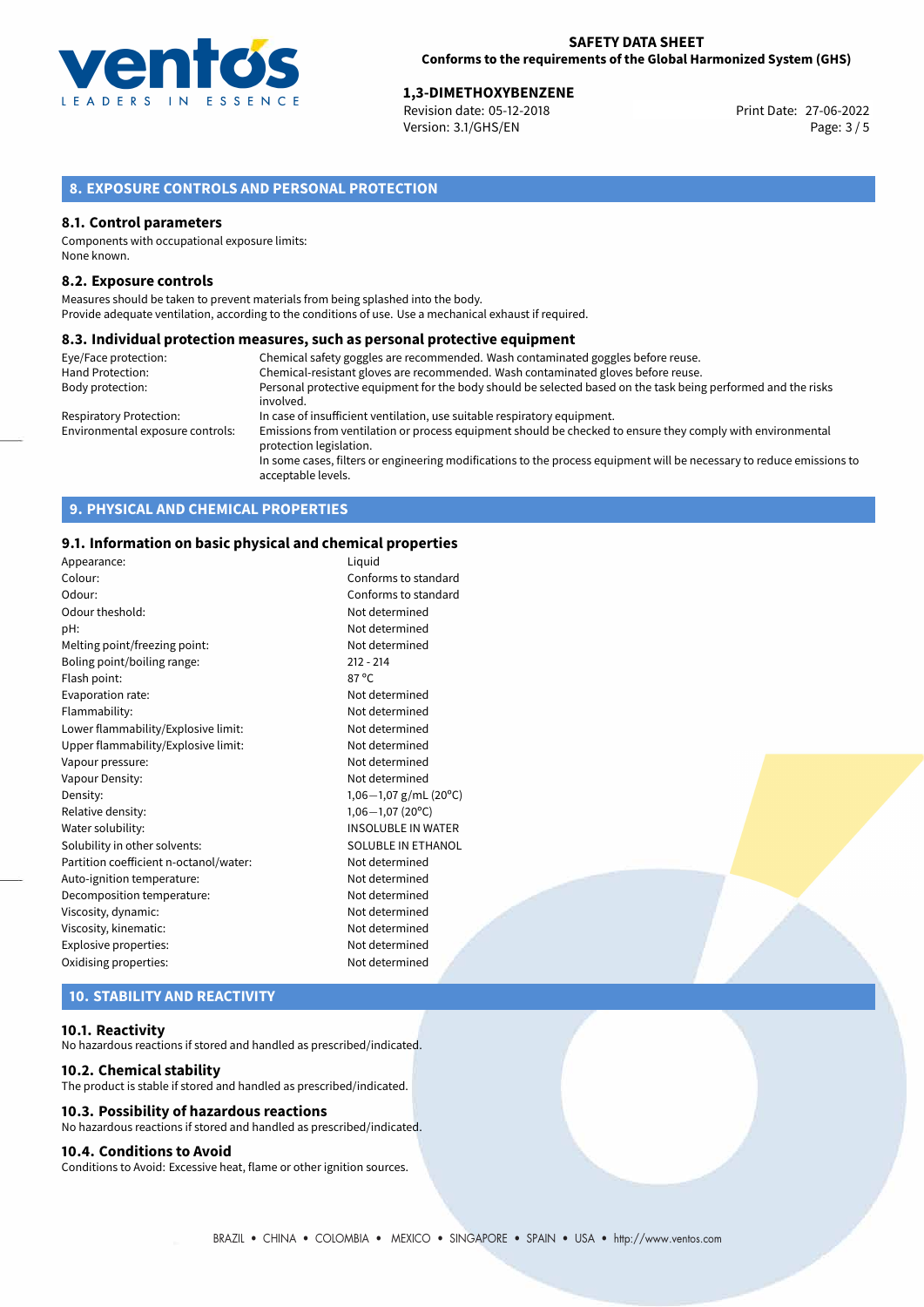

**1,3-DIMETHOXYBENZENE**<br>
Revision date: 05-12-2018 **Print Date: 27-06-2022** Version: 3.1/GHS/EN Page: 4 / 5

# **10.5. Incompatible materials**

Avoid contact with strong acids and bases and oxidizing agents.

# **10.6. Hazardous decomposition products**

During combustion may form carbon monoxide and unidentified organic compounds.

# **11. TOXICOLOGICAL INFORMATION**

| <b>Acute toxicity</b>                    | May be harmful if swallowed.                                              |
|------------------------------------------|---------------------------------------------------------------------------|
| <b>Skin corrosion/irritation</b>         | Based on the data available, the criteria for classification are not met. |
| Serious eye damage/irritation            | Based on the data available, the criteria for classification are not met. |
| <b>Respiratory or skin sensitisation</b> | Based on the data available, the criteria for classification are not met. |
| <b>Germ cell mutagenicity</b>            | Based on the data available, the criteria for classification are not met. |
| Carcinogenicity                          | Based on the data available, the criteria for classification are not met. |
| <b>Reproductive toxicity</b>             | Based on the data available, the criteria for classification are not met. |
| <b>STOT-single exposure</b>              | Based on the data available, the criteria for classification are not met. |
| <b>STOT-repeated exposure</b>            | Based on the data available, the criteria for classification are not met. |
| <b>Aspiration hazard</b>                 | Based on the data available, the criteria for classification are not met. |

# **12. ECOLOGICAL INFORMATION**

#### **12.1. Toxicity**

#### **Assessment:**

Based on the data available, the criteria for classification are not met. **Experimental/calculated data:** No information available.

# **12.2. Degradability**

No information available.

## **12.3. Bioaccumulative potential**

No information available.

# **12.4. Soil mobility**

No information available.

# **12.5. Other adverse effects**

See also sections 6, 7, 13 and 15 Do not allow to get into waste water or waterways.

# **13. DISPOSAL CONSIDERATIONS**

# **13.1. Waste treatment methods**

Dispose of in accordance with national and local environmental regulations.

# **14. TRANSPORT INFORMATION**

|                                    | <b>ADR/RID/ADN</b>                | <b>IMDG</b>                       | <b>IATA-ICAO</b>                  |
|------------------------------------|-----------------------------------|-----------------------------------|-----------------------------------|
| 14.1. UN Number                    | Not classified as hazardous goods | Not classified as hazardous goods | Not classified as hazardous goods |
| 14.2. UN Proper Shipping Name      | Not applicable                    | Not applicable                    | Not applicable                    |
| 14.3. Transport Hazard Class(es)   | Not applicable                    | Not applicable                    | Not applicable                    |
| 14.4. Packing Group                | Not applicable                    | Not applicable                    | Not applicable                    |
| $\mid$ 14.5. Environmental hazards | No                                | No.                               | No                                |
| Additional information             |                                   |                                   |                                   |

#### **14.6 Special precautions for user**

None known

# **14.7. Transport in bulk according to Annex II of MARPOL 73/78 and the IBC Code**

No information available

# **15. REGULATORY INFORMATION**

**15.1. Safety, health and environmental regulations/legislation specific for the substance or mixture** No information available